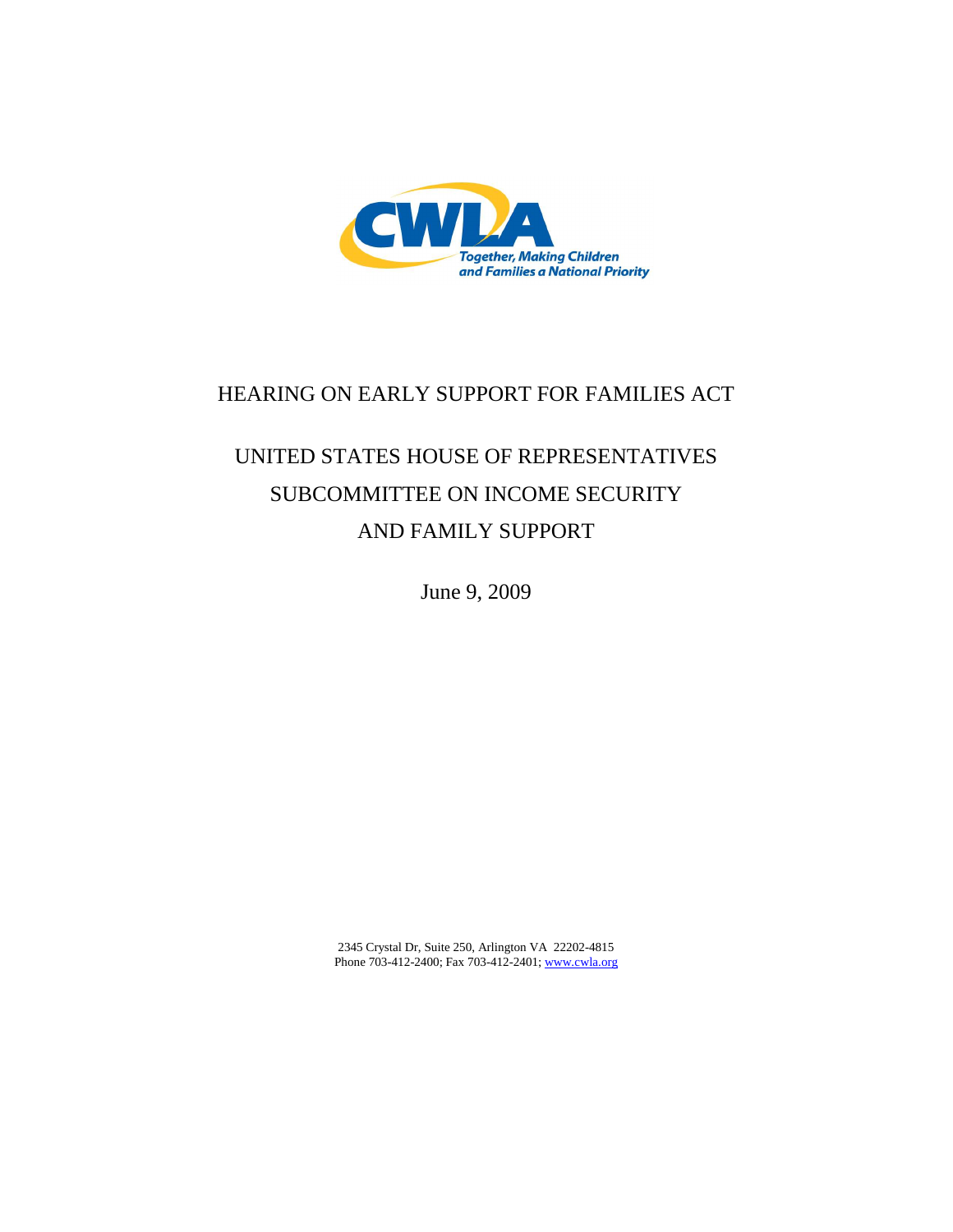Chairman McDermott, Ranking Member Linder, and members of the Subcommittee on Income Security and Family Support of the Committee on Ways and Means, the Child Welfare League of America (CWLA) submits this statement in support of H.R. 2667, the Early Support for Families Act. We would like to thank the sponsors of this legislation, Representatives Jim McDermott, Danny Davis, Todd Platts, and James McGovern.

CWLA represents hundreds of state and local direct service organizations including both public and private, and faith-based agencies. Our members provide a range of child welfare services from prevention to placement services including adoptions, foster care, kinship placements, and services provided in a residential setting. CWLA's vision is that every child will grow up in a safe, loving, and stable family and that we will lead the nation in building public will to realize this vision.

As we have stated in other Congressional settings, CWLA believes the best way to ensure children are safe from all forms of maltreatment is to provide comprehensive, community-based approaches to protecting children and supporting and strengthening families. Public and private agencies, in collaboration with individual citizens and community entities, can prevent and remedy child maltreatment, achieve child safety, and promote child and family well being. There is no solution to addressing child abuse in our society short of a comprehensive approach that begins with preventive efforts and assures that we have a safe and permanent place for children who are the victims of abuse and neglect.

### **PREVENTION**

We support of the Early Support for Families Act, because home visitation provides an important component in the continuum of care that all children need. These programs also assist in improving education and health outcomes for children. One of the greatest challenges and debates with regard to our nation's child welfare system is over how we can prevent abuse and neglect from taking place. Everyone would prefer a system that can help a family before they become part of the millions of reports of abuse and neglect filed annually and certainly before they become one of the 800,000 children who are substantiated as neglected and or abused each year.

We recognize the value both in human and economic terms, and the great benefits to our nation and to vulnerable families and children of enacting policies that prevent the need for ever placing a child in foster care. There is no simple model for prevention of child abuse and in fact we believe that a commitment to preventing child abuse will involve multiple efforts and strategies.

All families benefit from information, guidance, and help in connecting with resources as they meet the challenges of parenting and family life. For families with limited resources, or those that face additional challenges such as health and mental health care, the need for support and assistance is even greater. Children develop the ability to lead productive, satisfying and independent lives in the context of their families; therefore families are central to child safety and well-being. Family ties are critical in the development of a child's identity. Through interaction with parents and other significant family members, children learn and come to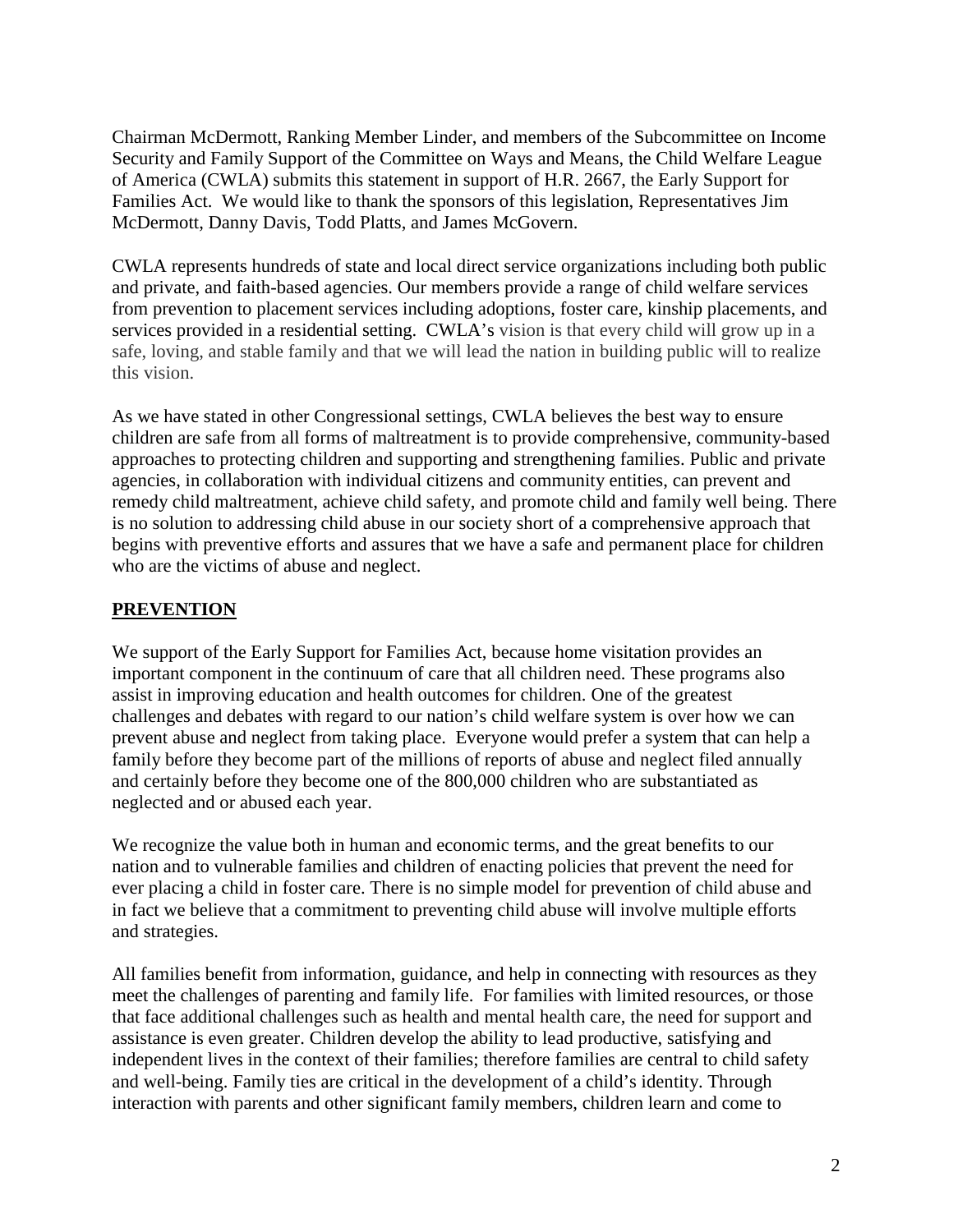subscribe to their most cherished personal and cultural values and beliefs. They learn right from wrong, and gain competence and confidence. Family relationships must be nurtured and maintained to meet the needs of children for continuity and stability, which support healthy development.

Evidence shows that children who experience maltreatment are at greater risk for adverse health effects and risky health behaviors when they reach adulthood. Many parents involved in the child welfare system do not intentionally harm their children; rather their lack of knowledge, skills, or resources has led them to harm their children.<sup>1</sup> Quality early childhood home visitation programs lead to several positive outcomes for children and families, including a reduction in child maltreatment.

Annual data indicates that roughly 40% of the 800,000 children who are substantiated as abused and neglected never receive follow-up services.<sup>2</sup> Reasons for this include the way in which data is collected, how states provide services, shortage of caseworkers to provide services resulting in families to be placed on waiting lists, and in some instances the reluctance on the part of some families to access services. Still, with such a high and consistent percentage going without follow-up help, adequate front-end services are not being provided. For some, that may mean they will return to the system. It also tells us we are not doing enough to prevent these children from coming into care or being brought to the attention of child protective services (CPS). More widely available and implemented home visitation could help address this drastic shortcoming. Perhaps more serious is the fact that of the estimated 1,760 child deaths in 2007, 75.7% were younger than age 4. Of the perpetrators of child maltreatment, nearly 70% of child fatalities were caused by one or more parents.<sup>3</sup>

Prevention of child abuse and neglect is perhaps the greatest challenge in the continuum of the child welfare system. All too frequently, prevention of abuse and neglect is an add-on service instead of a core component of the range of needed services. The issue of providing or addressing prevention too often is conditioned on whether a child welfare agency or department can free up appropriations or funds by reducing the other costs, including what some would describe as back-end services, typically foster care. In fact, what is required is an investment in the range of services.

Part of the challenge in prevention is how we define and measure it. Prevention can encompass some services as basic as access to child care and a range of other services that can help families reduce the stresses of parenting by providing a needed respite for parents and ensure a child's well-being when parents are working, in school, or caring for other children.

Over the years CWLA has partnered with other national child-serving organizations to advocate for the expansion of programs and services for at-risk children and families, in a comprehensive effort to reduce the level of child abuse and child neglect. Beyond these most critical programs that affect families, we want to focus attention on those programs that have as their mission, at least in part, the prevention of child abuse. The federal government provides some limited funding intended to provide services that can prevent or remedy potential neglect and abuse situations. That funding, however, is severely limited.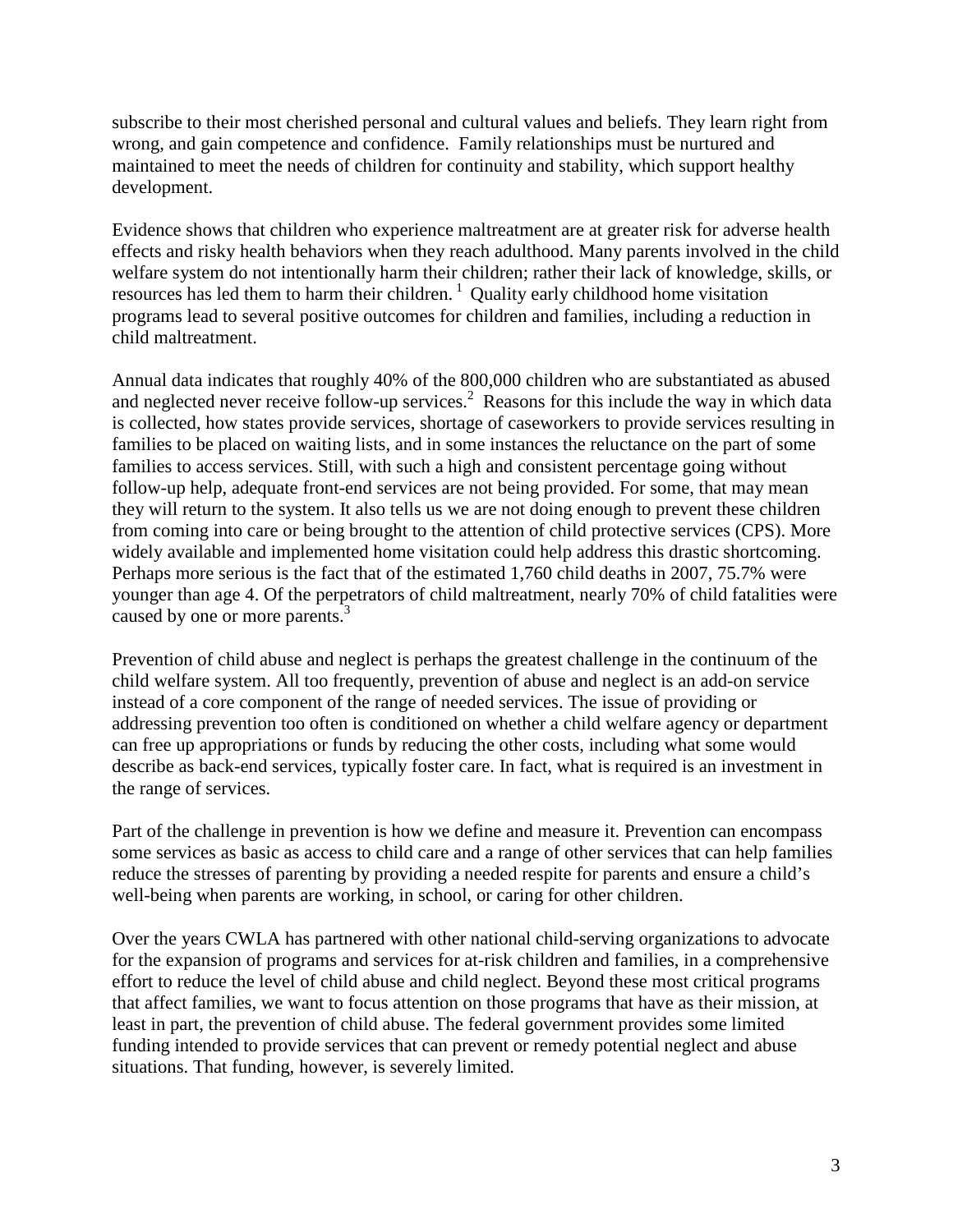CWLA recognizes the value of prevention in human and economic terms as well as the great benefit to our nation and to vulnerable families and children. Policies that prevent the need for placing a child in foster care have a human, economic, and moral impact. The challenge is that no simple model exists for prevention of child abuse and child neglect that applies to all. CWLA believes a commitment to preventing child abuse will involve multiple efforts and strategies. Greater investment and support for specific models and programs such as home visitation is one critical part of such a strategy.

### **HOME VISITING BACKGROUND**

Home visiting refers to different model programs that provide in-home visits to at-risk families. Home visiting programs—either stand-alone or center-based—serve at least 400,000 children, between the ages of zero through 5, annually. The eligible families in these home visiting programs may receive services as early as the prenatal stage. Nurses, social workers, child development specialists, and other trained members of the community conduct home visits on a weekly, bimonthly, or monthly basis. Program goals include promoting positive parenting practices, improving the health of the entire family, increasing the family's ability to be selfsufficient and enhancing school readiness for the children. Research shows that a child's early years are the most critical for optimal development and provide the foundation necessary for success in school and life, therefore home visiting can really make a lifetime of difference.

Research has shown that home visitation programs reduce abuse and neglect and juvenile delinquency, and ultimately save taxpayers over \$50 billion annually.<sup>4</sup> Greater investment and support for home visiting is a critical part of such a strategy. Currently home visitation programs rely on a range of federal, state and local funds. Unfortunately these funding sources can be unreliable, even for programs that are demonstrating effectiveness in a range of areas. In recent years states have utilized various funding sources including the Social Services Block Grant (SSBG), Title IV-B part 1, Child Welfare Services, Title IV-B part 2, Promoting Safe and Stable Families (PSSF), the Child Abuse Prevent and Treatment Act (CAPTA) state grants, The Title V Maternal and Child Health (MCH) Block Grant and Community-Based Family Resource and support grants. All of these funding sources are used to fund a range of other services, and all have been subject to reductions or proposed reductions in each of the last five budgets. This highlights the need for specific funding for home visiting programs to strengthen and stabilize the funding.

CWLA's commitment to home visiting spans back over half a decade when we first went on record for supporting legislation to expand Parents as Teachers and other early childhood home visiting programs. In past Congress' we have also supported the Education Begins at Home Act introduced by Congressman Danny Davis.

#### *Home Visiting Models*

Some of the national home visitation models include Healthy Families America, Home Instruction for Parents of Preschool Youngsters (HIPPY), Nurse Family Partnership, Parent-Child Home Program, and Parents As Teachers. Healthy Families America exists in more than 450 communities; HIPPY is in 167 sites in 26 states; the Nurse Family Partnership has over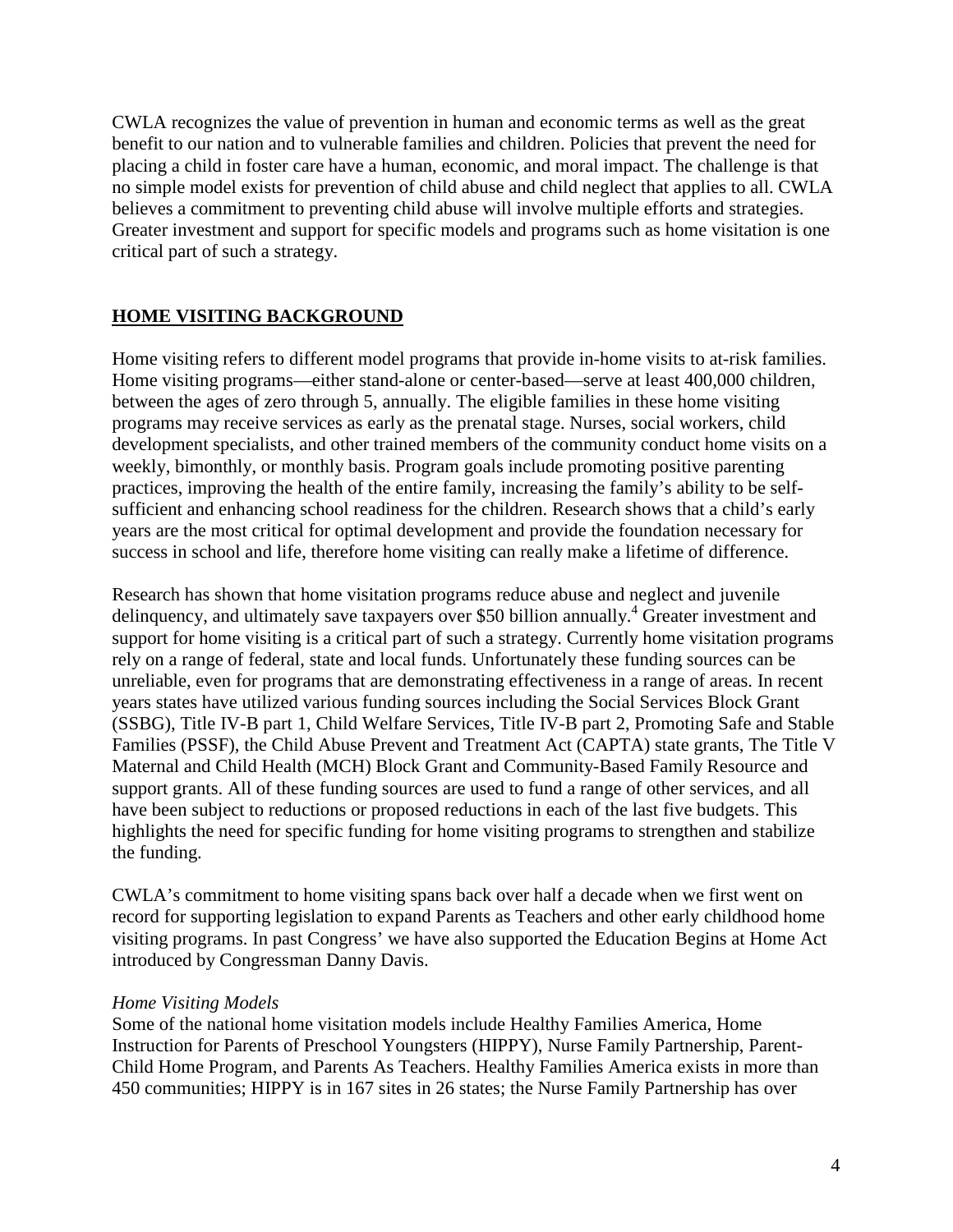1,000 home visitors in 28 states; the Parent-Child Home Program has 137 sites nationally and 10 sites internationally; and Parents as Teachers is located in all 50 states and serves more than  $400,000$  children.<sup>5</sup>

#### *Results from Home Visiting Studies*

Home visiting services stabilize at-risk families by significantly affecting factors directly linked to future abuse and neglect. Research shows that families who receive at least 15 home visits have less perceived stress and maternal depression, while also expressing higher levels of paternal competence.<sup>6</sup> Home visiting programs may also reduce the disproportionality or overrepresentation of children and families of color in the child welfare system, while improving outcomes for these families. Research shows that participating children have improved rates of early literacy, language development, problem-solving, and social awareness. These children also demonstrate higher rates of school attendance and scores on achievement and standardized tests.<sup>7</sup> Studies show that families who receive home visiting are more likely to have health insurance, seek prenatal and wellness care, and have their children immunized.<sup>8</sup>

A study of the Missouri-based Parents As Teachers home visiting program examined the children enrolled in the program and found that by age 3, they were significantly more advanced in language, problem-solving, and intellectual and social abilities than children in comparable groups.<sup>9</sup> A study of the Nurse-Family Partnership showed a 79% reduction in child maltreatment among at-risk families compared to other families in a control group. That same study also indicated a number of other benefits in the areas of health, employment, and behavior.<sup>10</sup>

### **EARLY SUPPORT FOR FAMILIES ACT**

#### *CWLA Applauds the Introduction of HR 2667*

CWLA endorses HR 2667 and is pleased that the President and Congress have taken a stand for home visiting and that legislation has now been introduced to make mandatory funding for home visiting a reality. We are equally pleased that the Early Support for Families Act will establish the first federal funding stream dedicated solely to home visiting programs. The bill builds off of previous bipartisan legislation that had been introduced in both the House and Senate that would support rigorously evaluated programs that utilize nurses, social workers, other professionals and paraprofessionals to visit families, especially lower-income families, on a voluntary basis. We are truly thankful for the continued commitment to the prevention of child abuse and neglect.

Under the Early Support for Families Act, states are directed to use the grants to supplement current funding for home visiting programs. The funding would start at \$100 million in 2010, increasing to \$700 million by 2014. The bill would require a state match of 15 percent in the first year, 20 percent in year two, and a 25 percent match by year three. The legislation does not dictate which, or how many, home visiting models may be used. A state's grant funding award would be based on the number of children in the state whose families live below the poverty line, with emphasis on communities with a high proportion of low-income families or a high incidence of maltreatment.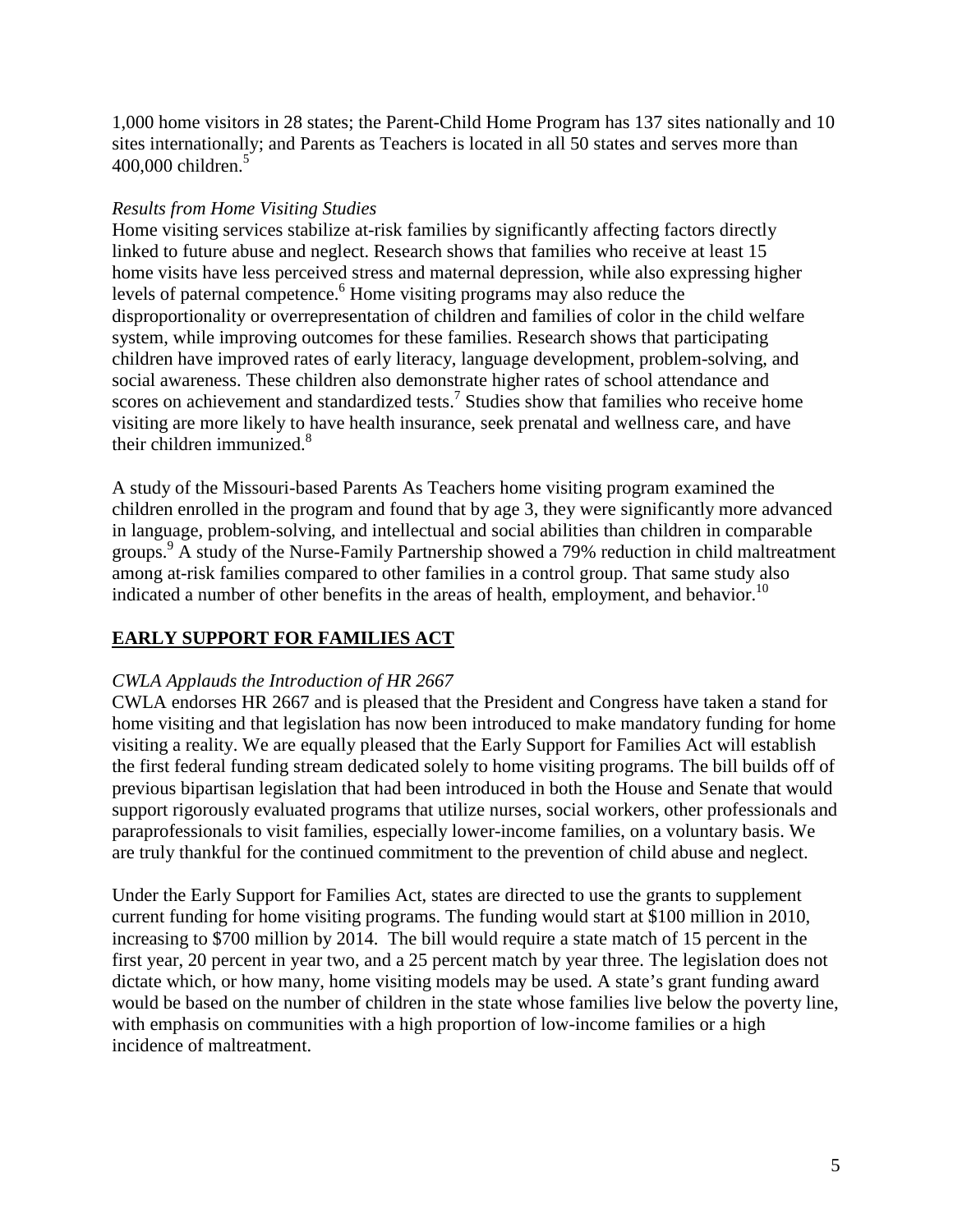Certain aspects of the bill indicate Congress' strong commitment to the states. For example, the state match described in the bill signals a dedication to states facing the dilemma of having to cut critical services for children and families by not requiring a large match upfront but by gradually increasing it over the years. The bill also allows for the re-allotment of funds not used by the state for the given fiscal year. If enacted, the bill would fulfill one of President Obama's first initiatives in the area of zero to five early childhood policy.

#### **Recommendations**

#### *Coordination*

To the extent that these mandatory funds are placed under the authority of the child welfare agency as is the case with IV-B 1  $\&$  2, we strongly recommend a directed coordination at both the federal and state level to ensure proper targeting of funds.

On the federal level, the Department of Health and Human Services should work and consult with the Department of Education during the grant process. This same coordination and communication should also be evident throughout HHS in working with the various early childhood and child health programs within that Department. This federal approach would provide an important message to state and community programs about the need to work together.

On the state and local levels, all potential partnerships should be examined as a way to ensure that the best home visiting initiatives are employed so that family and community needs are met. Within the Education Begins at Home Act, an earlier version of this legislation, language was included that promoted collaboration among a broad range of child- and family-serving programs, including--

- early childhood home visitation programs
- early childhood care and education programs;
- programs carried out under part C of the Individuals with Disabilities Education Act
- child abuse prevention and treatment programs
- State and local child protection systems
- Medicaid and State Children's Health Insurance programs
- parental substance abuse, mental health and prevention and treatment programs

As well as many additional programs including child support, the Temporary Assistance for Needy Families (TANF) program and other service programs.

The concern is that if there is not a directive with at least some specificity as to who the state child welfare agency must coordinate with, this could become a home visiting initiative that will only be used for families that have already become involved with child welfare (i.e. abuse substantiated). That means this will not be a true "prevention" initiative and funds could supplant current use of SSBG, TANF, IV-B part 1 and part 2 as those dollars are re-allocated to address other issues.

Coordination is important to assure that this new funding addresses prevention of child abuse. While its not possible to expand to "universal" with this funding it is important that it address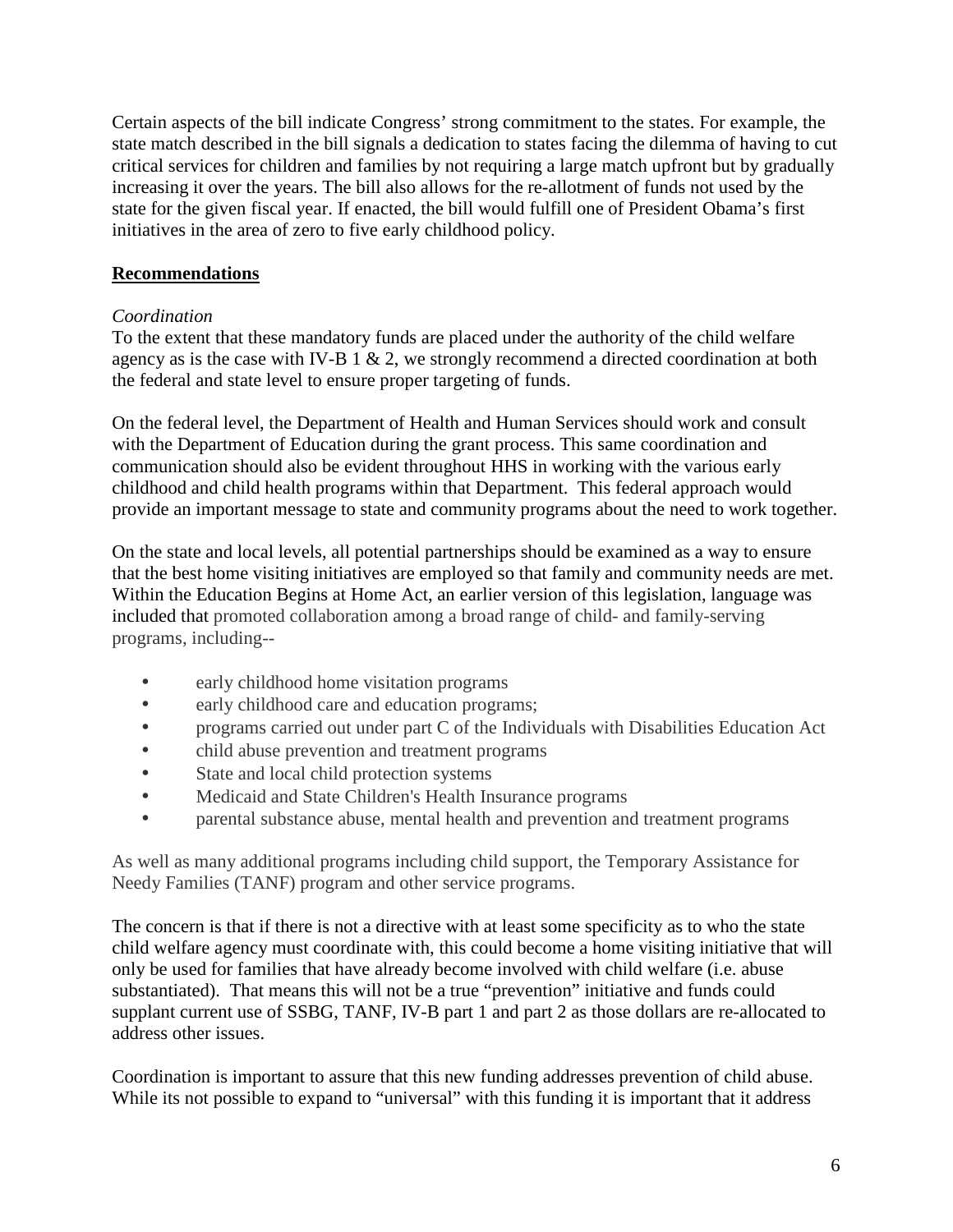families at-risk of entering the court and child welfare systems—at least if the goal is to create a funding source for prevention.

#### *Model Fidelity*

When applying for grants through this initiative, we believe that applicants should link to a national model or be able to assure fidelity to a home visitation model, and as a measure to ensure that the proposed program adheres to standards. We are concerned that there may be some programs that will apply under the home visiting umbrella that do not adhere to the basic/core components of a home visiting program. CWLA supports the potential of this funding structure in the bill that will allow for innovation but we would recommend that there be some assurance that both funding streams now included in the bill be allocated towards program models that exhibit the core components of evidence-based home visitation services.

#### **CONCLUSION**

CWLA commends the Committee for its hearing today on home visiting—highlighting the programs successful outcomes for children and their families. Such successful outcomes of home visiting contributing to familial continuity, educational enrichment, as well as physical and mental health will be expanded by increased federal support. CWLA hopes that the Administration's proposal along with this legislation and this hearing today, is merely the next step toward passage of the bill before you. This commitment will make the benefits of home visiting services accessible to many more families and improve outcomes for many more children. Thank you for all you do to ensure children are a national priority.